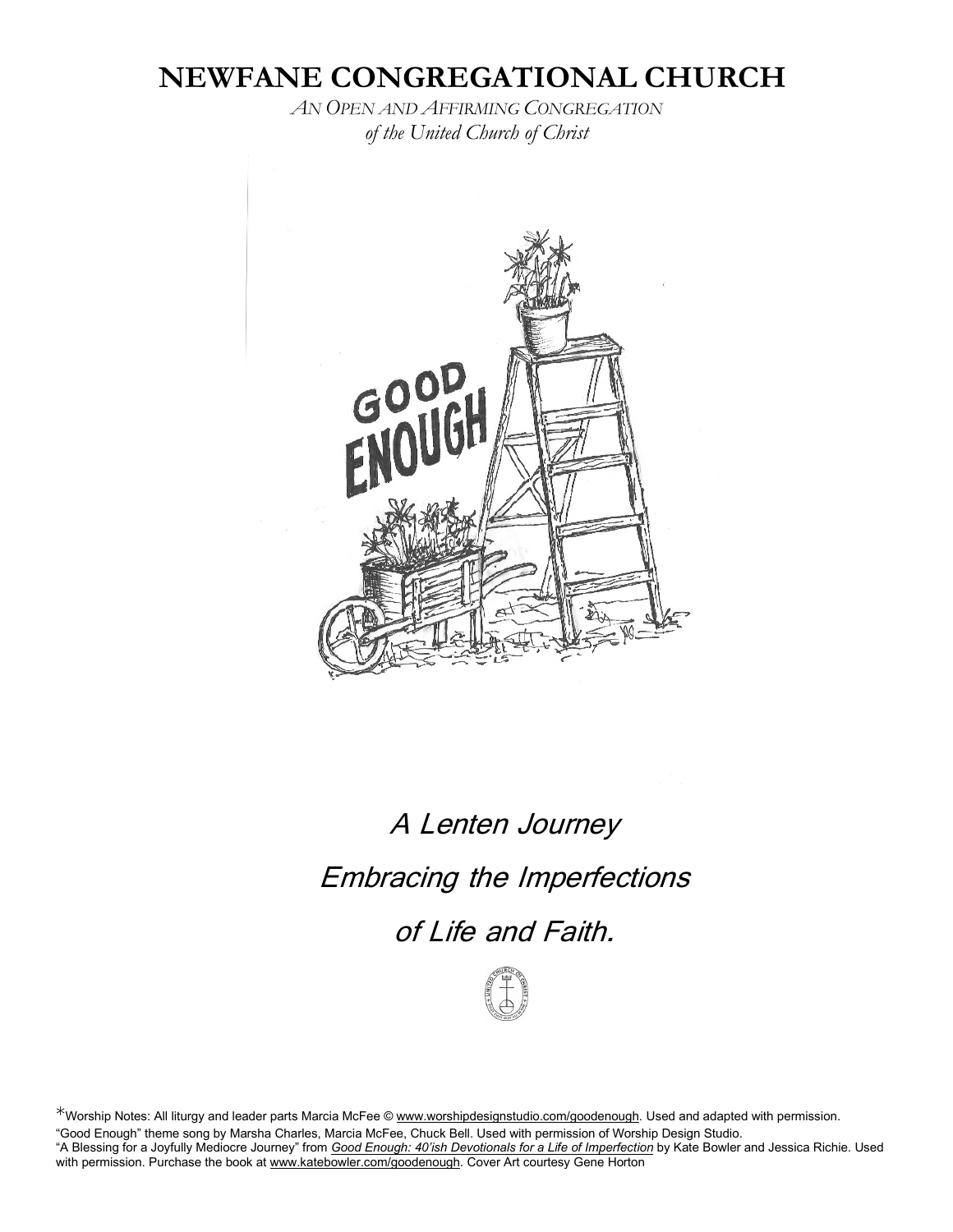# *"Ordinary lives can be holy"*

*The Sixth Sunday in Lent" 10:00 AM, April 10, 2022*

#### **WE GATHER**

#### **WELCOME & ANNOUNCEMENTS** Martha LaMoria

**MUSIC FOR GATHERING** "Lover of My Soul" D. Bremnes

**THRESHOLD MOMENT** "Good Enough"

*What in our lives do we dream about for tomorrow, void of sorrow? Time spent regretting decisions of our yesterdays, mistakes we made? Sometimes we get what we get, life disappoints us and yet, God is still here and somehow, this faith is good enough.*

**CALLING ON GOD** *Based on Psalm 118*

ONE: *Let us pray together:*

**ALL: Holy One, God of Goodness, we call out to you at the Gates of Righteousness, sometimes in praise, sometimes in distress–sometimes both at once. We long to be in your house in the presence of beloveds, binding the festal procession with branches. Open us this day to your love in and through the webs of our relationships– and in the simple and good enough moments that fill our days. Amen.** \*

**HYMN # 265** "All Glory, Laud, and Honor"

**HONEST QUESTIONS** *(A time for quiet reflection.)*

### **COMPASSIONATE RESPONSE**

**THE PEACE** *(We exchange a signs of God's peace.)* The peace of God be with you. And also with you.

### **CHILDREN'S TIME**

**WE SHARE THE GOSPEL Luke 19:28-40 NRSV** Martha LaMoria

## **Jesus' Triumphal Entry into Jerusalem**

<sup>28</sup> After he had said this, he went on ahead, going up to Jerusalem.

<sup>29</sup> When he had come near Bethphage and Bethany, at the place called the Mount of Olives, he sent two of the disciples, 30 saying, "Go into the village ahead of you, and as you enter it you will find tied there a colt that has never been ridden. Untie it and bring it here. 31 If anyone asks you, 'Why are you untying it?' just say this, 'The Lord needs it.'" 32 So those who were sent departed and found it as he had told them. 33As they were untying the colt, its owners asked them, "Why are you untying the colt?" <sup>34</sup>They said, "The Lord needs it." <sup>35</sup>Then they brought it to Jesus; and after throwing their cloaks on the colt, they set Jesus on it. 36As he rode along, people kept spreading their cloaks on the road. 37As he was now approaching the path down from the Mount of Olives, the whole multitude of the disciples began to praise God joyfully with a loud voice for all the deeds of power that they had seen, 38 saying,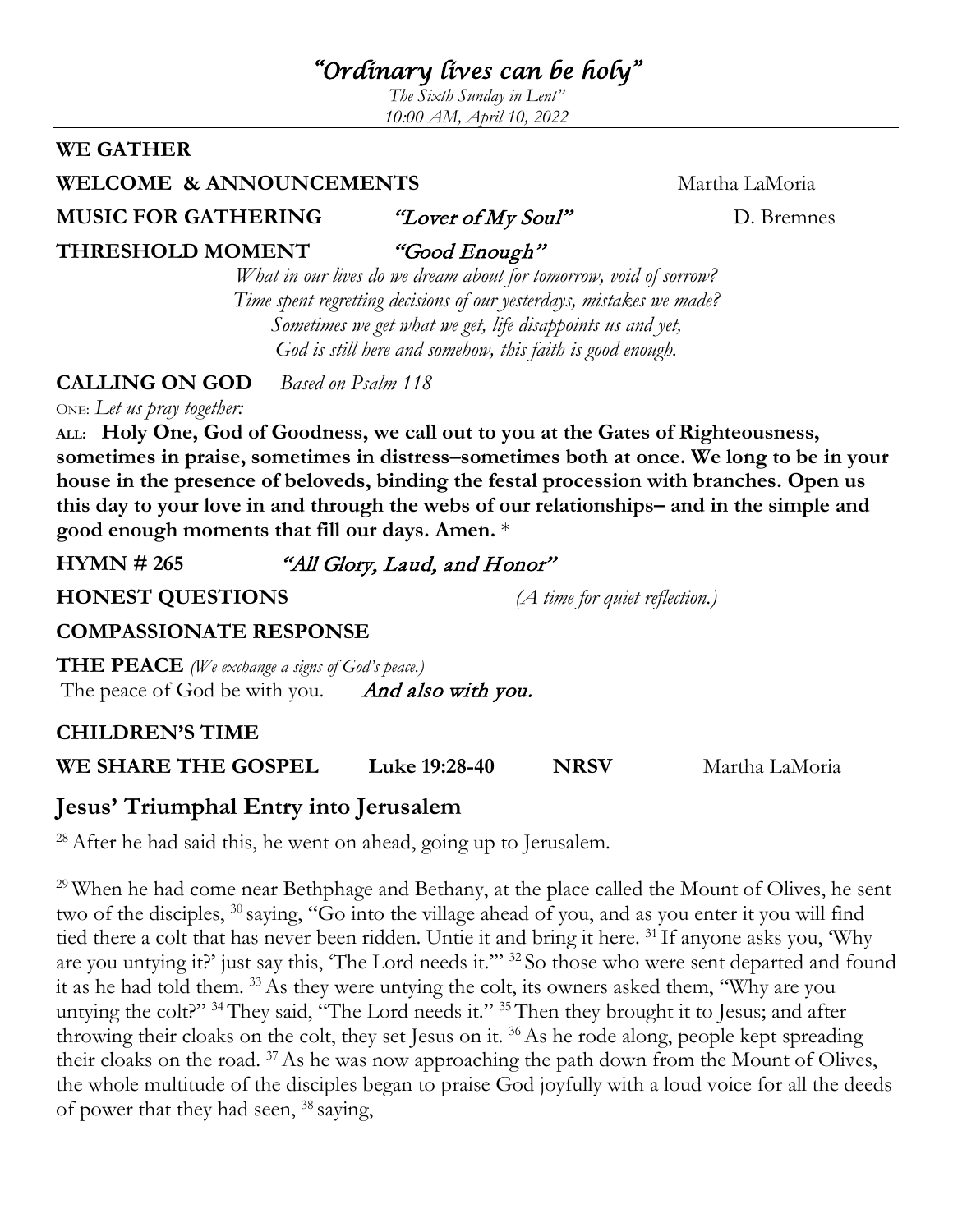"Blessed is the king who comes in the name of the Lord! Peace in heaven, and glory in the highest heaven!"

<sup>39</sup> Some of the Pharisees in the crowd said to him, "Teacher, order your disciples to stop." <sup>40</sup> He answered, "I tell you, if these were silent, the stones would shout out."

| <b>SERMON</b>                    | "We are a group project."<br>Rev. Rob Hamm |                     |  |
|----------------------------------|--------------------------------------------|---------------------|--|
| <b>SHARING JOYS AND CONCERNS</b> |                                            |                     |  |
| <b>MORNING PRAYERS</b>           |                                            |                     |  |
| <b>OUR LORD'S PRAYER</b>         | (Debts)                                    |                     |  |
| <b>OFFERING INVITATION</b>       |                                            |                     |  |
| <b>OFFERTORY</b>                 | "Antiphonal Hosanna"<br>G. Alan Smith      |                     |  |
| <b>DOXOLOGY</b>                  |                                            |                     |  |
| <b>DEDICATING OUR GIFTS</b>      |                                            |                     |  |
| HYMN #495                        | "Stand By Me"                              |                     |  |
| A BLESSING AND BENEDICTION       |                                            |                     |  |
| <b>POSTLUDE</b>                  | "The Palms"                                | Jean-Baptiste Faure |  |

#### **Welcome to Guests and Visitors!**

We are glad to have you worship with us. We hope you feel welcome and find the service meaningful.

#### **This week's calendar:**

| Mon. April 11 7:00 pm Al-Anon    |                   |                                                         |
|----------------------------------|-------------------|---------------------------------------------------------|
|                                  |                   | 7:00 pm Heritage Festival Mtg                           |
| Weds. April 13 6:15 pm Handbells |                   |                                                         |
|                                  |                   | $6:30 \text{ pm}$ Trustees' Mtg                         |
|                                  | $7:30 \text{ pm}$ | Choir                                                   |
|                                  |                   | Thurs. April 14 7:00 pm Maundy Thursday Special Service |

**Birthdays this week**: April 10 – Doug Wellman, April 12 – Steve Ritchie & Kim McCormack, April 13 – Zane Akins, April 15 – Ian Harrison, April 16 – Emmy Lou Harlow